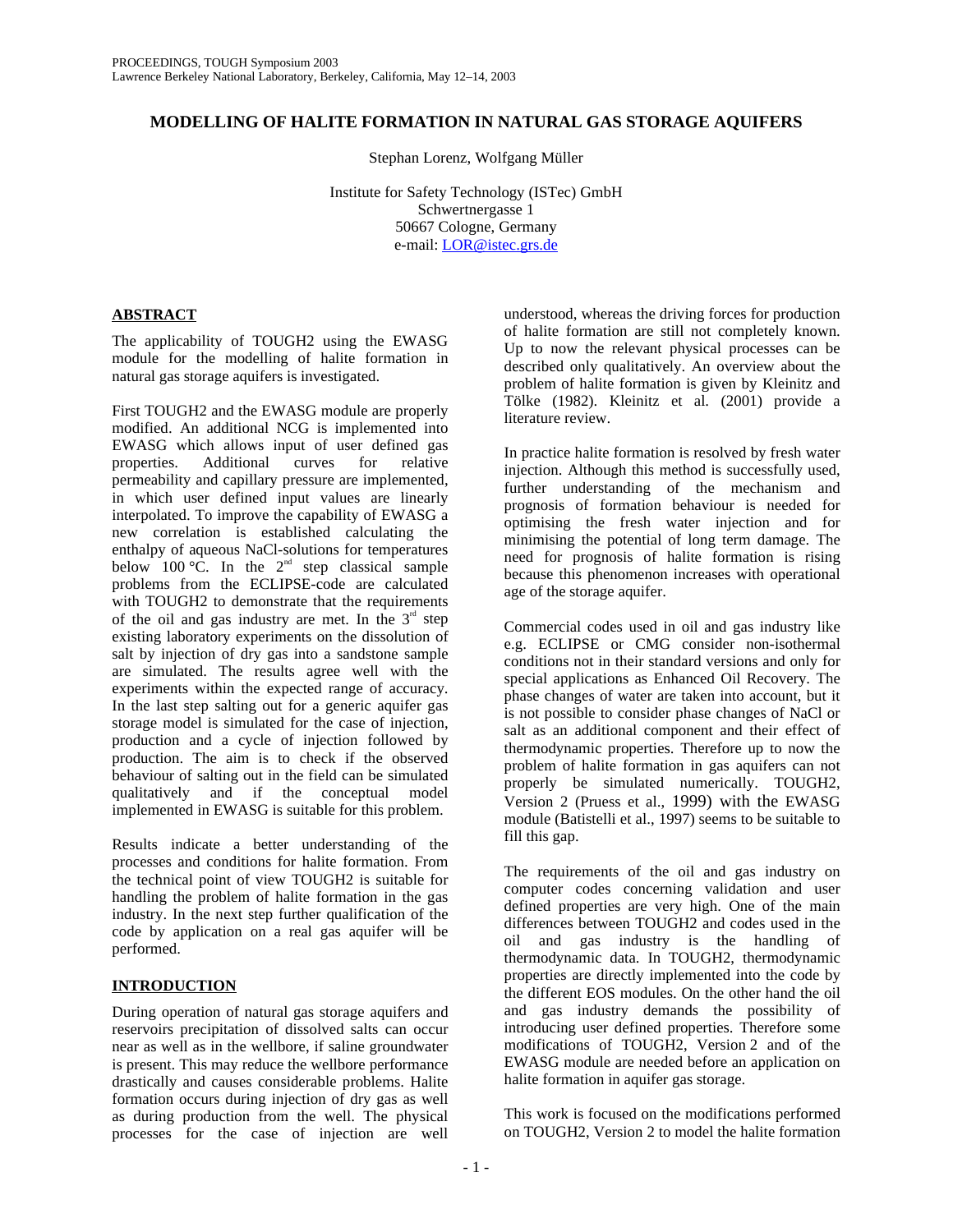in aquifer gas storage and on the qualification of the modified code rather than on the results.

## **TOUGH-MODIFICATIONS**

### **Enthalpy of Aqueous NaCl-Solutions**

Operation temperatures of gas storages are usually between 40 and 100 °C. For this temperature range the existing commercial version of EWASG is not applicable because of the limitations of the equation for the determination of the enthalpy of aqueous NaCl-solutions.

Palliser and McKibbin (1998) give a literature review concerning the enthalpy of aqueous NaCl-solutions. The enthalpy equation for the NaCl-solution implemented in the EWASG module is developed by Michaelides (1981) on the basis of the data of Haas (1977). These data are given for the vapor pressure of the NaCl-solution, for a temperature range between 80 and 300 °C and up to 30 wt-% NaCl. Haas (1977) also gives extrapolated data for up to 325 °C and up to halite saturation. Pitzer et al. (1979) provide data from 0 to 300 °C and NaClconcentrations up to 25 wt-% for water vapor pressure. These data are an extract of a comprehensive literature survey and evaluation of the thermodynamic properties of aqueous NaCl-solutions presented by Pitzer et al. (1984). Tanger and Pitzer (1989) give data for temperatures above 300 °C for different pressure values.

Figure 1 illustrates the temperature and concentration range of the available enthalpy data together with the temperature dependent solubility of NaCl according to Chou (1987), which is used in the EWASG module.



*Figure 1. Illustration of available data for the enthalpy of aqueous NaCl-solutions* 

One of the main problems to fit data dependent on more than one variable is to determine the adequate type of equation. Based on the basic laws of thermodynamics the following equation of the type Taylor-series is developed for the residual enthalpy ∆h between the enthalpy at the specific conditions and a reference value:

$$
\Delta h = R \cdot T \cdot \left( \frac{B - B'}{v} + \frac{C - C'}{2v^2} + \dots \right) \tag{1}
$$

Therefore the enthalpy depends on the temperature T, the gas constant R, the specific volume v, the virial coefficients B, C, etc. and the derivatives of the virial coefficients B', C', etc..

$$
B' = T \left( \frac{\partial B}{\partial T} \right)_v \tag{2}
$$

Substituting the reciprocal of the specific volume v by the mass concentration of NaCl, collecting the constant values and rearrangement yields the following type of equation to fit enthalpy data dependent on temperature *T* and NaCl-concentration *x*:

$$
\Delta h(x,T) = \sum_{i=0}^{n} a_i(T) \cdot x^i \tag{3}
$$

The coefficients  $a_i$  can be physically interpreted as a combination of constant values and the temperature dependent virial coefficients.

The temperature dependent enthalpy of water  $h_{water}(\text{T})$ according to IFC (1967) as used in TOUGH2 is set as reference enthalpy. In the limiting case of zero NaClconcentration eq.(3) fits the enthalpy of water when the constant term is omitted. A  $3<sup>rd</sup>$  degree polynom is identified as sufficient for the number of terms *n*. The equation for the enthalpy of aqueous NaCl-solutions therefore becomes

$$
h_{Solution}(x,T) = h_{Water}(T) + \sum_{i=1}^{3} a_i(T) \cdot x^i \quad (4)
$$

The equation type for the coefficients  $a_i$  are fitted without any physical meaning. For these coefficients also a  $3<sup>rd</sup>$  degree polynom was evaluated for each coefficient *ai* to

$$
a_i(T) = \sum_{j=0}^{3} b_{i,j} \cdot T^j
$$
 (5)

The values for the coefficients  $b_{ij}$  are listed in Table 1. The temperatures *T* are in  $\rm{^{\circ}C}$  and the NaClconcentration *x* in wt-%.

The maximum deviation from the data from Pitzer et al. (1979) are 6 J/g for a temperature of 300  $^{\circ}$ C and a NaCl-concentration of 20 wt-%. The maximum relative deviation is 2 % for temperatures between 25 and 300 °C. At 0 °C the relative deviations are up to 600 % for low salinity and up to 10 % for high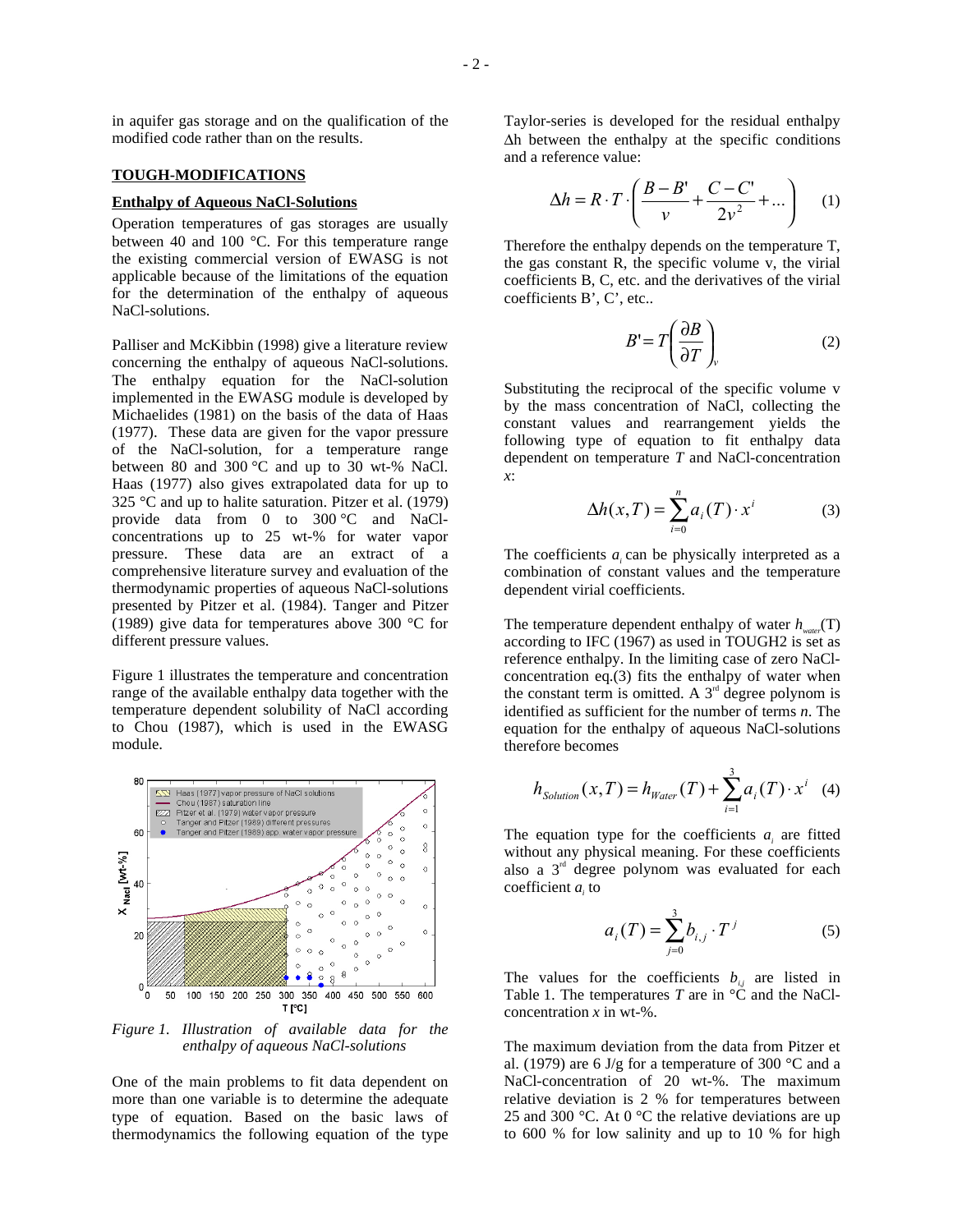salinity. This high deviation is caused by the enthalpy values very close to zero at 0 °C.

# *Table 1. Coefficients*  $b_{ij}$  *in eq.(5) to fit enthalpy data given by Pitzer et al. (1979)*

| $a_{i}$ | $b_{i,0}$                     | $\bm{b}_{i,1}$                                                                                                          | $b_{i,2}$ | $b_{i}$                |
|---------|-------------------------------|-------------------------------------------------------------------------------------------------------------------------|-----------|------------------------|
|         | $a_1$   2.985 $\cdot 10^{-1}$ | $-7.819 \cdot 10^{2}$ 3.479 $\cdot 10^{4}$                                                                              |           | $-1.203 \cdot 10^{-6}$ |
| $a_{2}$ |                               | $\begin{bmatrix} -7.257 \cdot 10^{-2} & 2.169 \cdot 10^{-3} & -1.809 \cdot 10^{-5} & 5.910 \cdot 10^{-8} \end{bmatrix}$ |           |                        |
| $a_{1}$ |                               | $1.071 \cdot 10^{3}$ -3.343 $\cdot 10^{5}$ 3.450 $\cdot 10^{7}$ -1.131 $\cdot 10^{9}$                                   |           |                        |

#### *Extrapolation for higher salinities and temperatures*

Pitzer et al. (1984) stated that it would serve little purpose to make detailed comparisons with earlier publications. Nevertheless application of eq.(4) and (5) to the data presented by Haas (1977) offers the possibility to check extrapolation above 25 wt-%. The application for temperatures between 80 and 300 °C and up to 25 wt-% shows differences between 2 and 9 %. Note that no pressure correction has been made. Application of the equation on the data of Haas (1977) up to 30 wt-% yields a maximum deviation of 8.6 % at 125 °C and 29 wt-%. Therefore it can be concluded that extrapolation of the equation for enthalpy for higher salinities is appropriate. Note for that purpose that the parameters  $a_{ij}$  does not depend on salinity.

Application of eq.(4) and (5) on the data presented by Tanger and Pitzer (1989) yields very good agreement for the values which are approximately at water vapor pressure with low salinity, where the enthalpy of the solution is close to the enthalpy of water. For the other data from Tanger and Pitzer (1989) differences between the measured pressure and the water vapor pressure are too high for a useful comparison without a pressure correction.

#### **User Defined NCG in EWASG**

An additional NCG is implemented in the EWASG module, in which user defined properties can be read from an additional file. In the current status discrete data provided by the file are linearly interpolated. For thermodynamic properties without a data base it can be chosen, from which of the implemented NCG's the relevant property shall be used.

## **Linear Interpolation of Discrete Capillary Pressure and Relative Permeability Data**

Another modification on TOUGH2, Version 2 is the implementation of additional functions to determine the relative permeability and the capillary pressure.

In both cases discrete data points for given saturation values are provided from an additional file. The data are linearly interpolated to determine the capillary pressure and the relative permeability, respectively.

The capillary pressure values are set to zero for liquid saturation above the highest value and to the maximum pressure for liquid saturation below the lowest value. For the relative permeability, values are set to zero and the maximum value, respectively, outside of the tabulated range.

The implementation includes a check for data consistency, sorting of the discrete data for monotonic ascending values of liquid saturation, transformation of different units of capillary pressure and transformation into negative capillary pressure data, as they are used in TOUGH2.

### **NUMERICAL MODELLING**

#### **Code Comparison**

A sample problem from the ECLIPSE code, GASWATER, is used for a direct code comparison. It is a simplified 3-D water saturated aquifer model with one injection and one production well. First dry gas is injected with a constant rate for 3000 days, then water is injected with constant rate over 3000 days. Production is modelled with constant bottom hole pressure option.

For a convenient comparison the thermodynamic properties of water in TOUGH2 are appropriately modified to be equal to the properties used in the sample problem. Furthermore, solubility of the gas is omitted. Because TOUGH2 does not include the option of hysteresis for relative permeability, calculations in TOUGH2 are performed using the curves for imbibition (the first 3000 days).

Figure 2 shows the results of the comparison. During the injection of gas both codes show identical results. The difference at the bottom hole pressure during the injection of water is most probably due to the modelling of the relative permeability without hysteresis in TOUGH2.



*Figure 2. Comparison of TOUGH2, Version 2 with ECLIPSE. Water production rate and bottom hole pressure (BHP) for the sample problem GASWATER*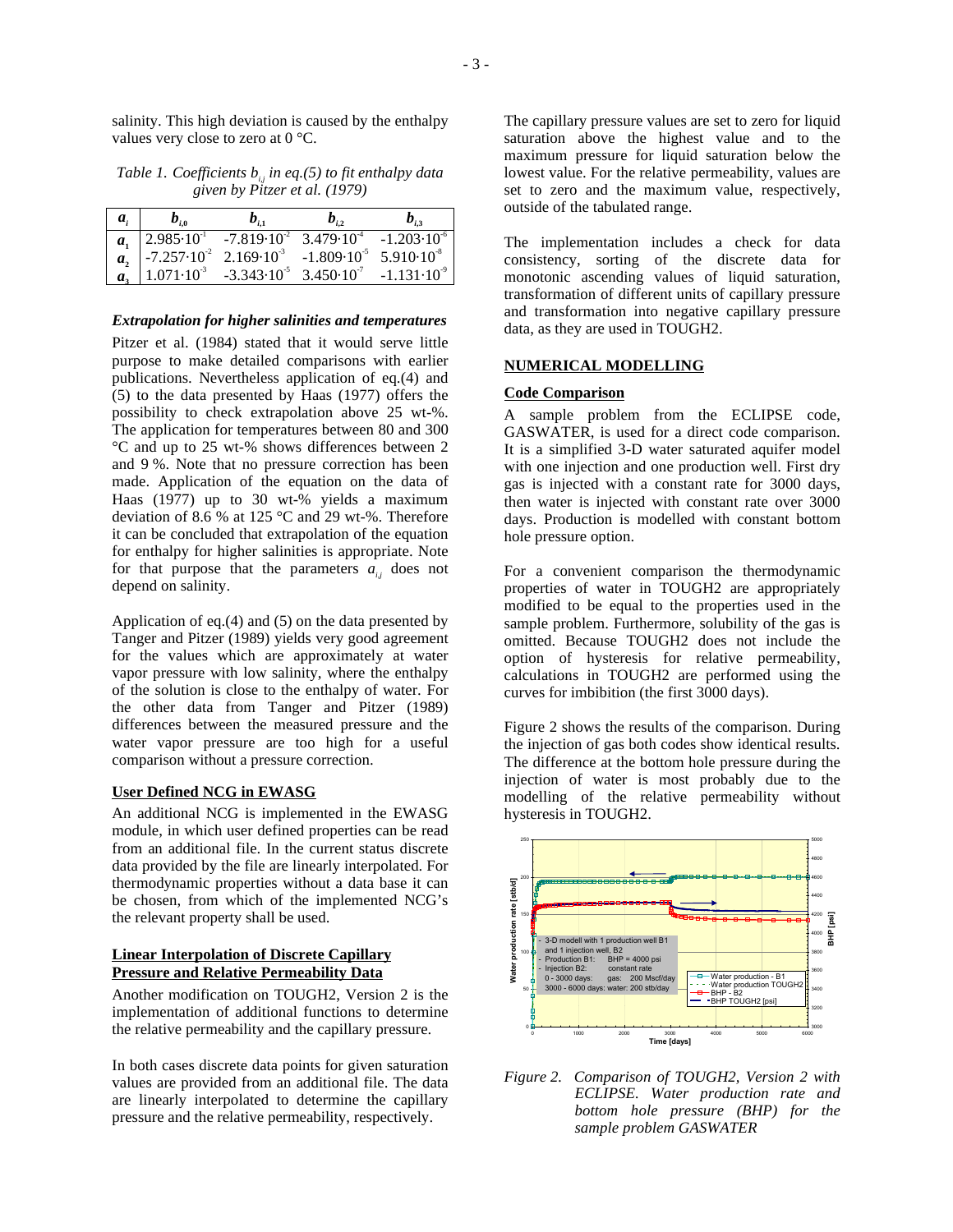### **Simulation of Laboratory Experiments**

The numerical simulation of existing experimental data (Meyn and Pusch, 1997) are performed to qualify the conceptual model underlying EWASG.

The experimental setup used to investigate the halite formation during injection shows Figure 3. A dry high permeable Bentheim Sandstone ( $k = 2.10^{-12}$  m<sup>2</sup>) in the inner core is used for the gas flow. This core is surrounded by a brine saturated low permeable Obernkirchner Sandstone (k =  $7.10^{-15}$  m<sup>2</sup>) which serves as brine reservoir. Nitrogen is injected to the inner core from the top and a mixture of gas and vapor is released from the bottom. The experimental setup consists of 4 measurement segments along the height.



*Figure 3. Experimental setup for investigation of halite formation during injection* 

Experiments were performed for 5 various conditions with different gas injection rates, duration and temperature. The experimental results relevant for a comparison with the numerical simulation are the liquid and the solid saturation in each segment of the inner and of the outer core at the end of duration. Furthermore, the measured permeability reduction caused by halite precipitation was given. These data are used to determine the parameters of the function implemented in EWASG to model permeability reduction.

Because of the relatively small dimensions of the experimental setup one main question for the numerical investigation is the discretisation of the model or in other words the adequate size of the representative elementary volume (REV). Therefore simulations with three different grid resolutions are performed. For coarse resolution each segment of each core is one element, for the fine resolution each segment of each core is divided into 16 elements. Figure 4 shows exemplary the results of the solid saturation in the inner core for the different grid resolutions compared to the experimental results.



*Figure 4. Halite precipitation in the inner core, experiment No. 3, comparison of experimental and numerical results* 

The results of the numerical simulations agree qualitatively very good with the experiments. The followed basic transport processes and mechanism from the experimental results can be deduced. First brine is transported from the outer to the inner core, then water evaporates until halite saturation is reached and precipitation occurs. Halite formation occurs mainly in the inner core. These processes could be visualized from the numerical simulations in detail. The simulations show also the experimentally observed gradients of liquid and solid saturation.

The quantitative comparison with the experiments is in the expected order of magnitude. The absolute values show partially higher deviations. The reasons for the deviations can be explained by

- the band width of input parameters for which no experimental data are documented (e.g. heat capacity of rock),
- differences in the boundary conditions (e.g. constant volume flow in experiments, constant mass flow in simulations, possible boundary effects),
- the numerical discretisation, especially because of the relatively small dimensions of the experimental setup,
- measurement accuracy.

In summary, the comparison of the measured and simulated results demonstrated that the conceptual model underlying EWASG is appropriate to model halite formation during gas injection.

# **Modelling of a Generic Natural Gas Storage Aquifer**

The halite formation in a generic natural gas storage aquifer is investigated. The simulations serve for qualification of the conceptual model under realistic reservoir conditions for injection as well as for production and for the code modifications performed.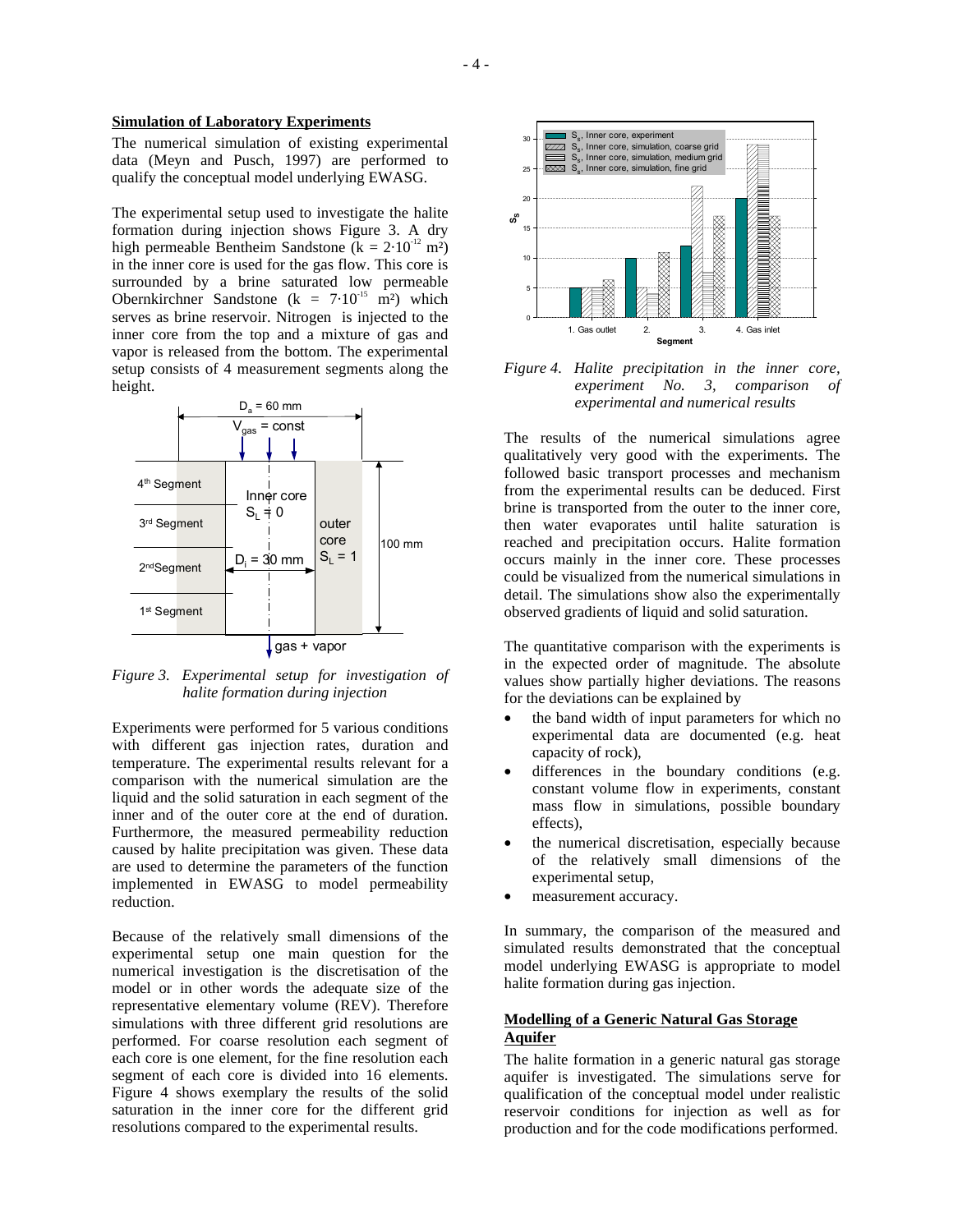#### *Model description*

Two 3-D models of the generic storage aquifer are used, one with a vertical and the other with a horizontal well in the middle of the grid network. The dimensions, two-phase flow parameters and the initial conditions for pressure, temperature and liquid saturation are set as close as possible to realistic conditions. The main parameters of the grid and the initial conditions are listed in Table 2.

| Table 2. Generic storage aquifer grid parameters |
|--------------------------------------------------|
| and initial conditions                           |

| elements and dimensions    | x-y-z direction:       |
|----------------------------|------------------------|
| - horizontal well          | 15x17x3 (565x520x15 m) |
| - vertical well            | 15x15x3(565x565x15m)   |
| grid blocks for well       |                        |
| - horizontal well          | 9 elements             |
| - vertical well            | 2 elements             |
| initial temperature        | 80 °C                  |
| initial reservoir pressure |                        |
| - injection                | 20 MPa                 |
| - production               | 30 MPa                 |
| initial gas saturation     | 80 %                   |

The thermodynamic properties of the NCG are as follows. The density and viscosity are user defined. Their values are close to data for a realistic storage aquifer. For the enthalpy of the gaseous component, the enthalpy of the dissolved gas, and the Henry constant, the properties of  $CH<sub>4</sub>$  as implemented in EWASG are used.



*Figure 5. Temperature history of a selected element in the center of the model for the generic storage aquifer* 



*Figure 6. History of NaCl-concentration in the liquid phase of a selected element in the center of the model for the generic storage aquifer* 



*Figure 7. History of solid saturation of a selected element in the center of the model for the generic storage aquifer* 

The simulated scenarios are pure injection of dry gas, pure production and a cycle of production, followed by injection. The initial salt content of the brine is varied between  $x_{\text{NaCl}} = 0.243$  and halite saturation (0.27). Constant mass flow rate is assumed for injection and production. Injection gas temperature is 60 °C.

At the boundaries no flow conditions are set which inhibit the inflow of brine as well as heat conduction from outside the aquifer.

Figure 5, 6 and 7 show exemplary the results of simulations for the cycle, both, for the vertical and the horizontal well.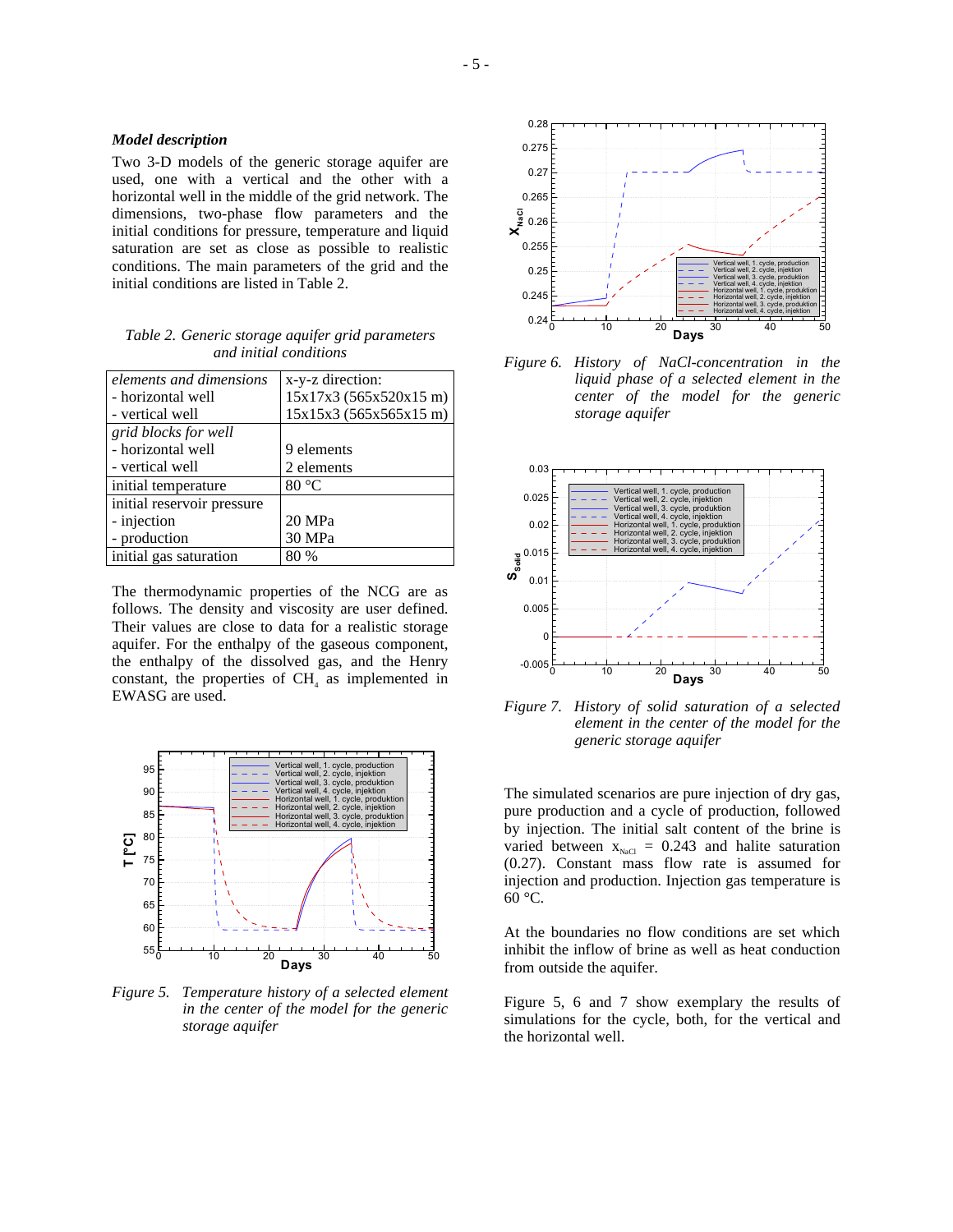In summary the results of the simulation of the generic aquifer meet the field experiences quite good considering the simplified configuration and data basis.

The simulations of the pure injection into the generic aquifer storage comply with the experiences on real aquifer storages. In that case precipitation occurs locally close to the well, which is also the experience in real systems.

The simulations for pure production show also precipitation, when the initial salt saturation is high enough. In that case halite formation occurs along the whole aquifer due to the pressure drop in the aquifer. Therefore, local solid saturation is rather low, but the total amount of precipitation is much higher than in the case of pure injection. This is not in contradiction to field experiences.

The simulations for the cycles show a higher tendency of precipitation with time. This is plausible, because the results indicates that the history of the aquifer may play an important role in the adequate simulation of halite formation.

### **CONCLUSIONS**

### **TOUGH2 Modifications**

The performed modifications enable the application of TOUGH2, Version 2 to the problem of halite formation in the gas industry which can not be handled by commercial codes yet. Additional work is still open to meet the requirements completely.

The new equation for the enthalpy of aqueous NaClsolutions enhances the temperature range of EWASG down to 25 °C. The estimation quality decreases considerable for 0 °C. Since the absolute values at 0 °C are very close to zero, this does not allow an exact evaluation of the quality of the fit. Here additional measured values of the enthalpy between 0 and 25 °C would be helpful. The reference enthalpy of water in the equation limits the application of the equation to the critical temperature of water (350  $^{\circ}$ C). This choice is only arbitrary and probably does not make much sense if enthalpy values above 350 °C have to be fitted. Nevertheless the type of equation still can be used, only the parameters and the degree of the polynoms may change.

#### **Numerical Modelling of Halite Formation**

The laboratory experiments could be simulated appropriately and the simulations of the pure injection of the generic aquifer storage also comply with the experiences on real aquifer storages. Therefore it can be concluded that the conceptual model underlying EWASG is appropriate to model the halite formation in the case of pure injection.

The simulations for pure production indicate the presence of precipitation if the initial salt saturation is high enough or duration is long enough. However, in this case the level and the speed of precipitation in the performed simulations is too low to extract certain conclusion about the underlying processes. It can not be excluded that the no flow boundary conditions may play an important role on the simulated temperature and pressure field.

The results of the cycle-simulations indicate that the aquifer history may also play an important role for an adequate simulation of halite precipitation.

In real aquifers differences between horizontal and vertical wells are more pronounced, especially in the temperature history. It is assumed that the reason is the enthalpy used for  $CH<sub>4</sub>$  for the gaseous phase as implemented in EWASG. Here CH<sub>4</sub> is treated as an ideal gas, in which the Joule-Thomson effect is neglected. This causes that the temperature gradient behaves independent from the pressure drop. In fact pressure drop in horizontal and vertical wells can differ considerably which may yield to greater temperature differences.

# **Outlook**

It has been demonstrated that the modified version of TOUGH2, version 2 is a promising tool to model the halite formation in natural gas storage aquifers.

Further code qualification is still required. This will be performed by a stepwise approach to a real natural gas storage aquifer. The first steps are the implementation of complete thermodynamic properties of the gaseous component and the evaluation of the effect of the boundary conditions. The latter means the investigation of the effect of lateral heat conduction and brine inflow. Final conclusions can be drawn if real field cases are simulated in future.

### **ACKNOWLEDGMENT**

This work was founded by RWE Gas, whose assistance and critical discussions is thankfully acknowledged.

### **REFERENCES**

Battistelli, A., Calore, C., and Pruess, K., The Simulator TOUGH2/EWASG for Modelling Geothermal Reservoirs with Brine and Non-Condensible Gas, *Geothermics, Vol. 26, No. 4, pp. 437 – 464, 1997*

Chou, I-Ming, Phase relations in the system NaCl-KCl-H2O. III: Solubilities of halite in vapor-saturated liquids above 445 °C and redetermination of phase equilibrium properties in the system NaCl-H2O to